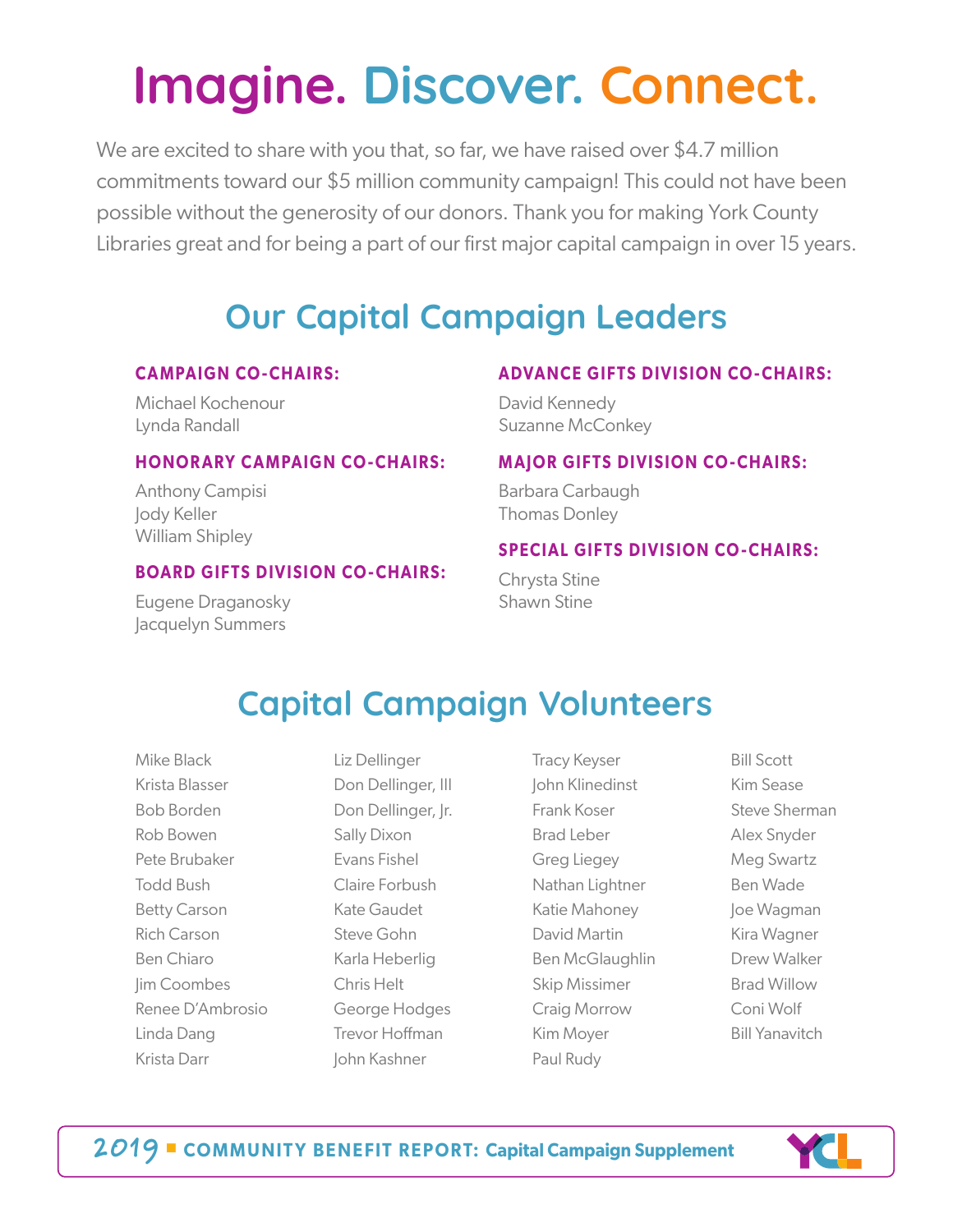### **Capital Campaign Donors**

### **\$100,000+ ----------------------------------**

Chandra and Lou Appell III Josephine Appell Arthur J. & Lee R. Glatfelter Foundation The Donley Foundation Glatfelter Insurance Group The Kinsley Foundation John M. and Maria A. Polli Powder Mill Foundation Shipley Family Foundation J. William Warehime Foundation Anonymous (1)

### \$5,000-\$24,999

ACNB Bank Cy and Joan Beekey Jim and Judi Bergdoll Judith V. Blakey C. Kim Bracey Todd G. and Sandra M. Bush C.S. Davidson, Inc. Fred and Barrie Callahan Marc Rovner and Trish Calvani Barbara and Barry Carbaugh Richard and Betty Carson CBY Systems, Inc. Chad M. Clabaugh Sean and Annette Clark of York Independents, Inc. William and Nicole Dannehl Krista Darr Delta Packaging, Inc. Die-Tech Inc. John and Meleah Lewis Tom and Cindy Donley Eugene J. Draganosky Mina Edmondson Chloe R. Eichelberger Daniel and Brenda Elby Marsha Everton First Capital Federal Credit Union John Fishel

### \$25,000-\$99,999

- Robert A. Bowen John D. Brown Meg and Pete Brubaker Tony and Stef Campisi John and Ginger Finlayson Friends of the Kreutz Creek Library Jack and Angie Giambalvo Doug Hoke Elizabeth Imboden Jack Giambalvo Motor Co.
- Loren and Faye Kroh M&T Bank Joel and Lara Menchey PeoplesBank, A Codorus Valley Company Bob and Donna Pullo Russell and Eleanor Horn Foundation Coni Wolf Judith Simpson - William H Simpson Fund for Community Advancement of YCCF

Martha Frankenberry and Family Fulton Bank John and Denise Gilliland Steve Gohn The Graham Group William R. Hartman The Haverford Trust Company Heritage Valley FCU John and Jan Herrold Hodges Family Foundation James and Jody Keller Dave and Bev Kennedy Bill and Kim Kerlin Michael and Vicky Kochenour Samuel and leanne Laucks Vance and Suzanne McConkey Lesley McCune and Ray Kalmer John and Mary Beth McGreevy Military & Commercial Fasteners Corp. Lance Minnich Carroll and Linda Missimer Kim and Cynthia Moyer Mohamed Mtimet Olewiler & Heffner Funeral Chapel & Crematory Richard and Lynda Randall The Sides Group at RBC Wealth Management

RG Group Maria L. Royce Paul and Lori Rudy Rep. Stanley Saylor John Schmidt Foundation Ruby and Mark Schmidt John and Lisa Senft Shawn and Chrysta Stine Mike and Jackie Summers Meg Swartz Tekgard, Inc. Drew and Robin Walker Tom and Carolyn Warman Dennis and Sandra Warner Sue and Elliott Weinstein Julie and Michael Wheeler Joyce Freeman Whiteley— in memory of Mary Elizabeth Whiteley William and Kimberly Yanavitch II York County Chamber Foundation of YCCF York Traditions Bank The York Water Company Ann Ziegler

Continued, next page...

*Every effort has been made to ensure accuracy of donor listing. Please accept our apology for any errors or omissions and notify our Development Office at (717)849-6976. Listing is as of 5/1/2020.*

2019 ■ **COMMUNIT Y BENEFIT REPORT: Capital Campaign Supplement**

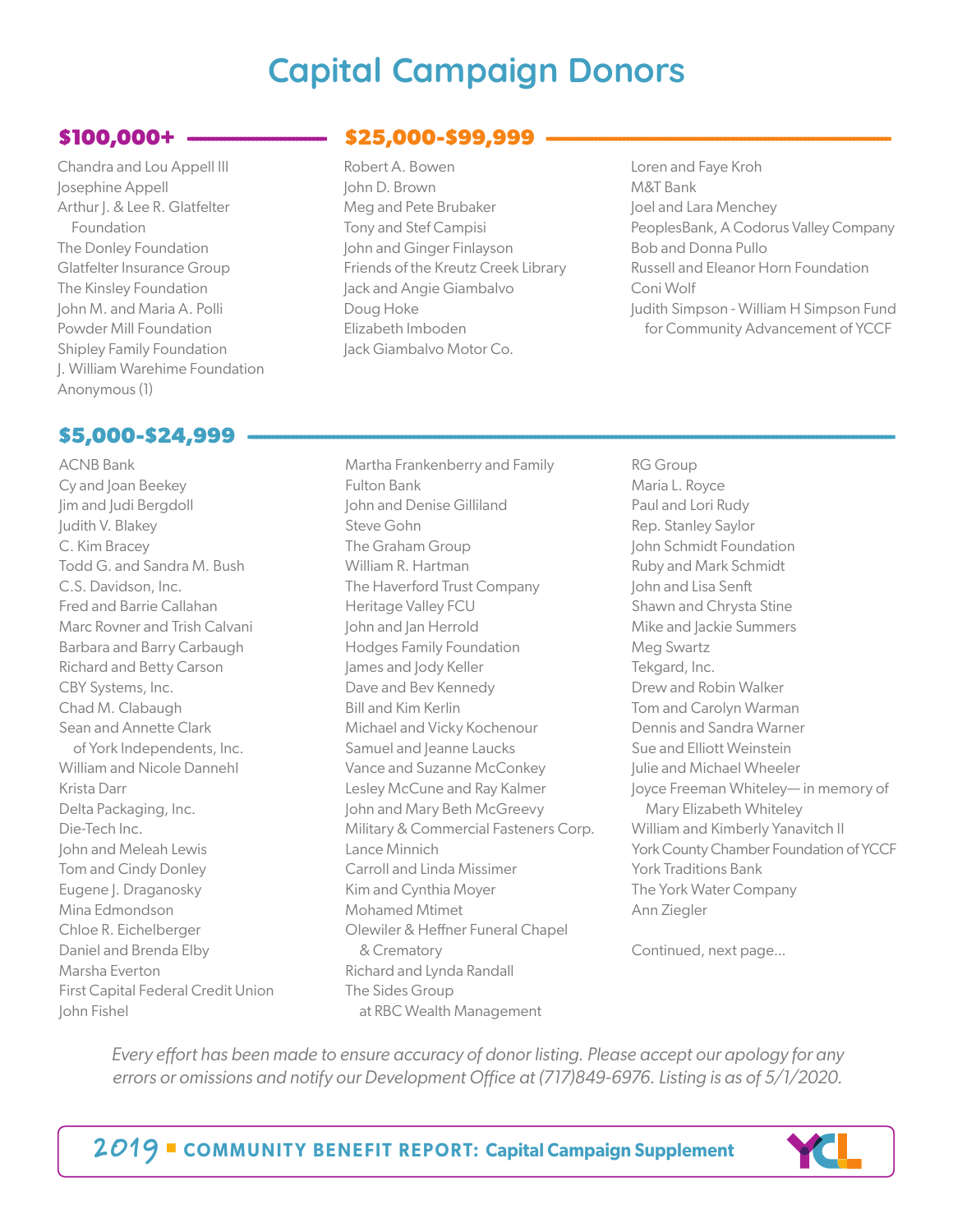#### $<$  \$5,000 -

Abel Fence LLC Joseph and Susanne Adamchak Kelly Adams and Carroll Davenport Jay and Rosemary Alberghini Mary Ann Alkire Jennifer Allen Kathleen Allen Julie Amberg Dallastown American Legion Post 605 Fran Anderson Gerald and Paula Anderson Harold and Nancy Anderson Mary Anderson Amy and Greg Anstine ASCOM Electric Inc. James and Patricia Astor Cathy Bair John B Bair Jean and Mary Pat Treuthart Darlene Baker Rebecca Baker Sally Barnes Judith Barnhart Anita Bartlett Norman Basso Marc Benton Kathryn Bentz Schwartz Linda Bergdoll Katie and Rob Berkebile Doug and Kristin Berman Michael Berry Claudia Besecker Michael Black Krista Blasser Blockhouse Company, Inc. Robert and Diane Bowser Nick Boyer Robert and Barbara Boyer Kathy Boyle Lois Brady Anita Brenneman David and Christine Brinker

Gerald E. Bryant Charles B. and Nancy E. Buckley Bonnie Burchell Alex Burger and Linda Fitz Irene Burrill John and Cappy Bush Evelyn Bushwick Family Foundation Dr. & Mrs. Vincent Butera Anita Campbell Paul and Elaine Campbell Joe and Sharon Cervenak Deb Choiniere Karen Christian Kenneth and Rebecca Cohenour Collens-Wagner Agency Inc. Carl S. Colombo, D.O. Linda Contorchick Rebecca Cook and Paul Kicklighter Sandra Cooley James Coombes Dennis and Pat Cooper Ken and Terry Cooper Thomas |. Corsaro, DDS, PC Joseph and Joan Marie Cosenza John and Gail Coulson Country Meadows Retirement **Communities** John Covell Bob and Becky Cox D. Michael Craley, Esq and Theresa A. Craley Lynn and Arla Crone Joe Crosswhite Patrick and Debra Crotty Diane Cummings Bethani Dacheux Renee D'Ambrosio Allan and Nancy Dameshek Huns and Linda Dang Michael and Dorothy Daniels David and Linda Davidson Susan Davidson-Linton

Deitrick Family David and Nancy Dellinger Family Charitable Fund Don and Jane Dellinger Ann and Donald B. Dellinger, III Elizabeth Dellinger C. Denning Mr. & Mrs. David Dennish Sallie Derr Frank Dittenhafer II and Sue Ann Kline Lois Ditty Harley and Nancy Donley Susan Doyle Marlene Miller-Dyke Douglas Eckert Ray and Jean Eckman Jon and Jan Edmonds Keith and Kimberly Eldredge Kathy Engelhart Ruth Erb Erda G. and Robert W. Erdos Fund of YCCF Jean Fahs Mary Beth Fay Nelson and Donna Ferguson Karl and Ruth Fieldhouse Robert and Wanda Filer Kristine Firman Daniel Fischman and Jenifer Layman David and Shelley Fishel Jaron L. Flickinger Bonita Flinchbaugh Karen Foltz Claire Forbush Tony and Jenny Foster Mary Ann Foster Joan M. Frey Kevin and Linda Frey James and Peggy Fry Rick and Krystal Fry Natalie Fuhrman Ted and Linda Gallagher

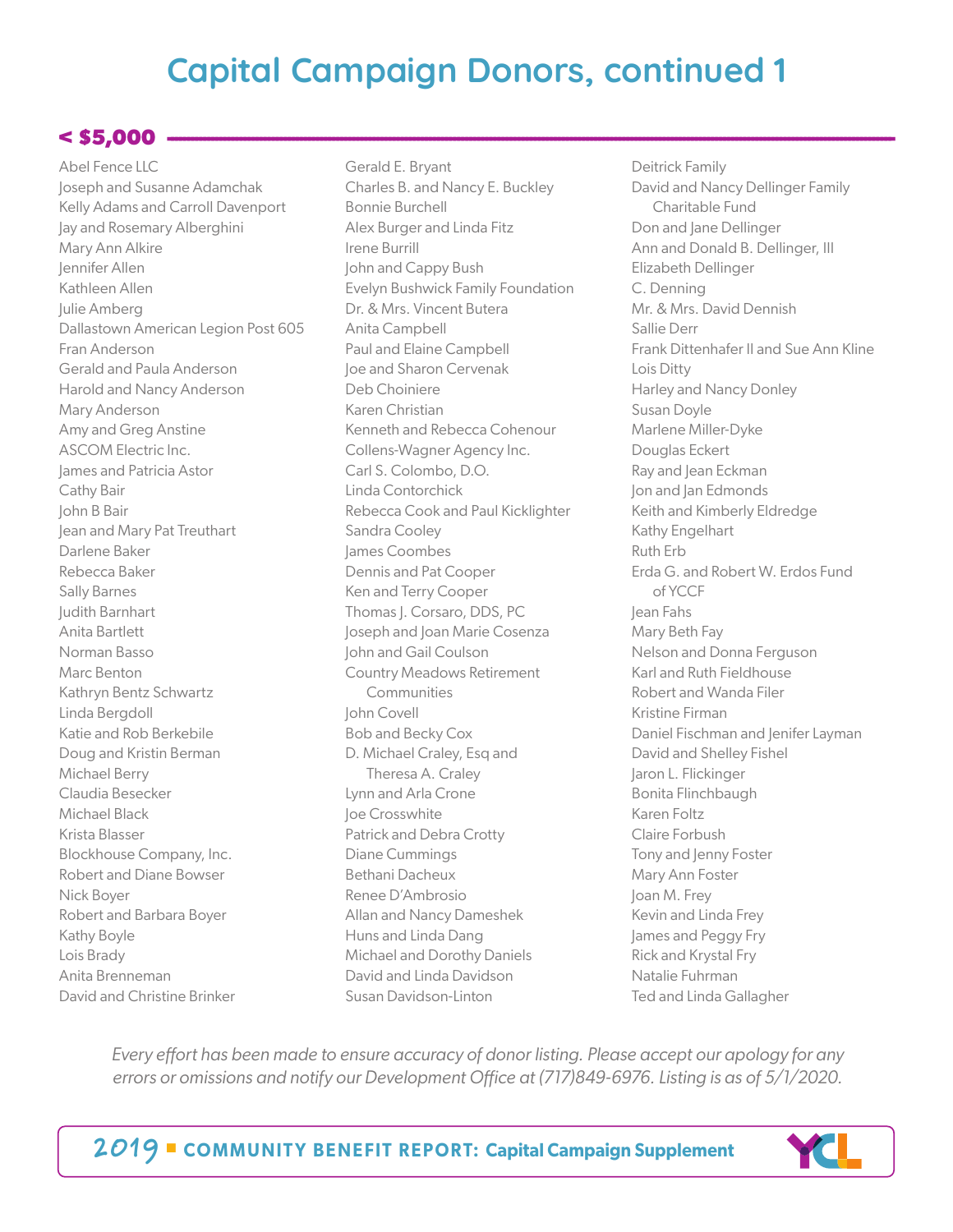James and Mary Ann Gano Robert Gantz Molly and George Gard Ronald Garling Kate Gaudet Gavin Advertising Erica Gemmill Douglas George Joanne and Detlef Gerlach James and Anne Geubtner Kelley Gibson Susan Ginder Susan Gingerich Joanne Gotwalt Brandy L. Grace Rob and Becky Gratalo William E. Greenawalt, Jr. Mike and Tracy Groft Sandra Grove Laura Gruno Blanche Hake Dave Halliwell Andy and Nannette Halliwell in honor of Nancy Halliwell Florine Hampton Nancy L. Harrison Janet Marie Hartman Keith Hassler Dorothy Hatch Joe and Simone Hawkins Faye A. Heal Ken and Judy Heaps Robert and Cindy Heath Karla Heberlig Louise Heckert Angela Heiland Dennis and Susan Heinle Robert and Joyce Heiserman Charles and Anne Heisler Chris and Tammy Helt Ron and Judy Hershner Gail Hertz Robert L. Hertz Andrew E. Hickey

Robert and Marcia Hildebrand Jeffrey Hines Lori Hoffman Trevor and Megan Hoffman Linda C. Hogg Adelle A. Hoh Eric B. Holmes Terence and Debra Holtzinger Dr. & Mrs. Benjamin A. Hoover II Jacqueline Hoover Nathan and Bonnie Hoover Janet Hostetter Karen Hostetter Neita Houseal Raymond and Lorraine Hovis Donald and Mary Ellen Hoyt Kathryn Hudson Bruce and Diane Huggins Cheryl Hughes Michael and Stacey Huson Bradley and Sue Jacobs Robert and Cathy Jacobs John J. Jones Richard and Karen Julian Helen and Robert Julius Craig L. Kauffman Linda Keener Scott L. Kelley, Esq. Pete and Linda Kenee Kent and Tawn Ketterman Tracy Keyser Bahman Khakpouri Jeffrey and Kelly Kile Deb Kime Barbara Kimpel Carla Kinard Lynn King William and Holly Kingman Sharon W. Kirkham Dr. & Mrs. Ronald L. Klimes Carole R. Kline John and Jan Klinedinst Richard Klinedinst Donna Kossman

Diane Krasner and David Welber Jean and Jeffrey Kuhn Adrienne and Dennis Kushner John and Wendy Lakatosh Carmen Lambert Davis S. and Susan D. Landis Theresa Langeheine Amber Lassiter Robert and Judy Lease Christine Lehman Karen Leiphart Paul Leiphart Dan Sharpe and Lynne Leopold-Sharpe Marilyn Lesser Timothy and Susan Lever Thomas Murray and Susan Liebegott Mary Ellen Llewellyn Mr. & Mrs. Charles Long H. Franklin Long Charles and Connie Loper Hector Lopez Jane and Jeffrey Love Jim and Mary Lubas Janice Luchetski Karl and Joyce Ludemann Beth Lutter Sara Lynch Roland and June Mackley Graham and Lynda MacMillan Katie Mahoney William and Donna Mann John and Rene Manzella Fran and Gerard Marple Susan Marshall Todd and Helen Marsteller Anna C. Martin David P. Martin Family Sue and Rick Martin Elizabeth Martyn Rick and Michelle Mason John and Margaret Maza Patricia McAlone Mr. & Mrs. Joseph McCabe Keith and Nancy McCleary

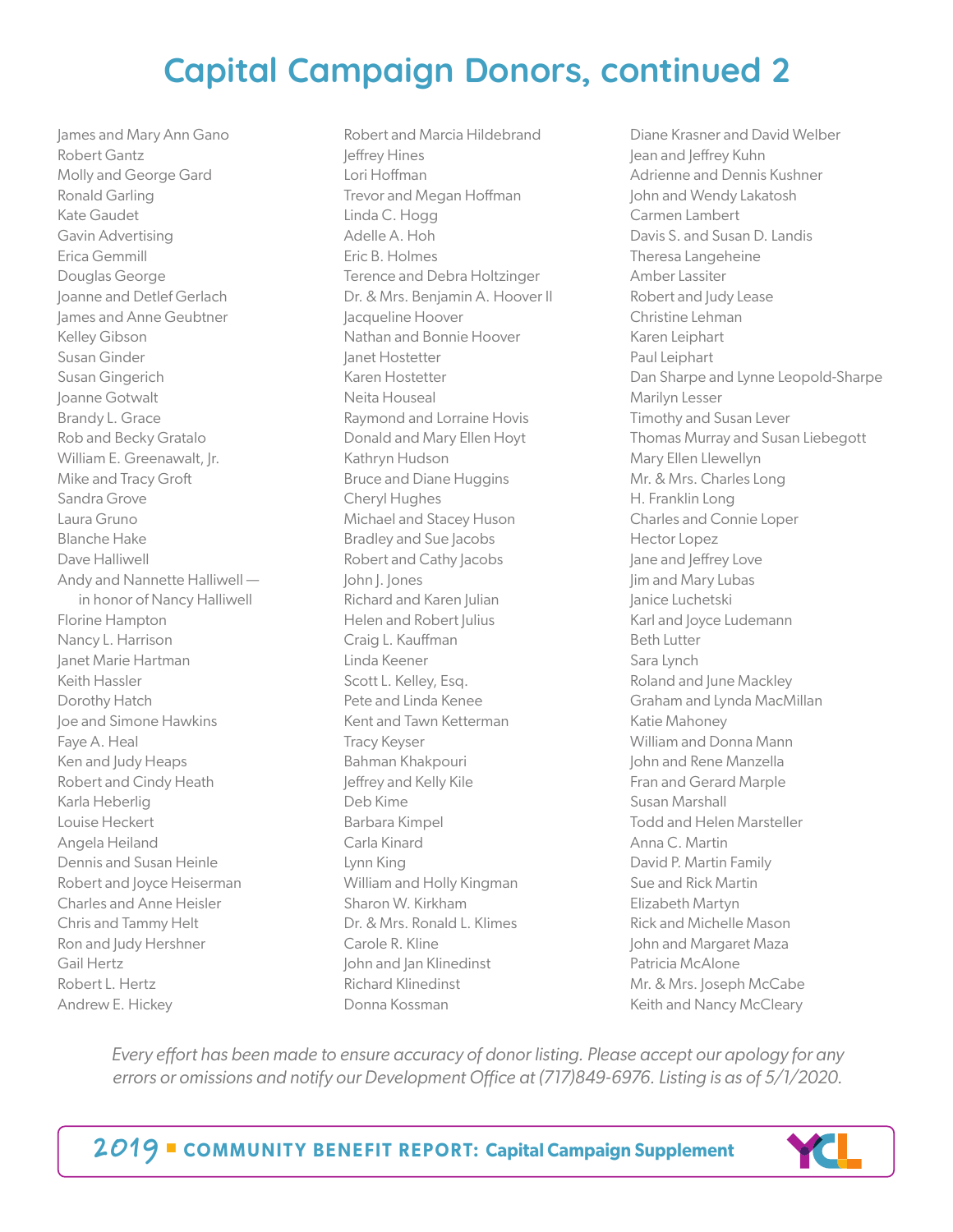McConkey Insurance & Benefits Phyllis McCullough Susan McDowell Ben and Erin McGlaughlin Janice McGuigan Joan McInnis Amy McKain Rev. & Mrs. Ronald Mease Allison Meckley Marguerite L. Meisenhelder Sharon Melhorn Gary Merica Steve and Cindy Merrick Merrill Lynch Gregory Miller John Miller Bill and Nancy Milliron Shama Mir and Jerry Young Steve and Ena Mitchell Debra Mobley Shirley Mohr Monarch Products Company, Inc. Carla and Chris Monticchio Dr. & Mrs. David H. Moore Cathy Moritz Craig E. Morrow Sharon and John Mosser Duane and Kristin Moyer Claire and David Muir Tracy Myers Wallace and Carol Myles Yvonne Nagle Michael and Roberta Navecky James and Sandra Neal Shirley Neibert Robert Newcomer Jean Noel Joan E. Nolin Michael and Debra O'Connor Llinda C. Olphin Anne Owen Linda Palmer Tony and Lisa Pantano

James Parkes Maria and Charles Paschke Michael J. Patrick Gary and Jane Peeling Mrs. Lynda Pendergraft Lisa Perry - in memory of George Trout Pamela and John Petersheim Sandra and Jarrett Pflaum Phyllis Poff Steven R. Potter Maynard and Vicki Prall Carl Preate Melissa A. Prowell Mike and Deb Quickel Julia Quickel Jeanne A. Ratliff Genevieve Ray JoAnn M. Ream E. Creigh Reichard Renjilian Family Glenn C. and Linda A. Rexroth George and Helen Rhodes Rodney and Kathy Riding Ricardo Serpa and Louis Rivera Edward and Barbara Robbins Joanne Robertson Michael Robinson Annette Roderick William and Shirley Roeder Thomas Rohrbaugh Mr. & Mrs. Rollman Fred and Ellie Rosenmiller A. Vaughn Rosenthal Suzanne Ruby Suzanne Satterfield Ruth and Russel Schaeberle Carolyn and Charlie Schaefer Mark and Renee Schaffer Michael and Patricia Schell Doug and Marguerite Schmidt Kevin Schreiber John and Robin Schriver Michael and Lynn Schuessler

Mary Lou Scott Bill and Sue Scott Robert and Lisa Searer Rodney, Stephanie and Zachary Sechrist Suzanne C. Seebald Norma Seigman Linda and Steve Seligson Bonnie Shaffer Nalini Shah James and Brenda Shearer Georg R. Sheets Steve Sherman Michelle and Bill Shipley Rebecca and Rodney Shives Susan Simon Jim Singleton and Stella Accaldo Wilma Skelton Mary Slegel Neil and Linda Slenker Patricia Slow Dallas and Beverly Smith Darline Smith Elsie M. Smith Glenn J. Smith Janet A. Smith Vincent Smith Alex Snyder Tom and Connie Sohnleitner Donald B. Stair Stambaugh Ness Edward and Kathy Stankoski Pamela S. Stein Dail Steinman Bud and Doris Sterner Shirley Stoner Meredith Strayer Brad Streibig Sharon E. Stump Susan Stump Kerri Sullivan Ed and Judy Swierzewski Tateosian Family Fund Patricia J. Taylor